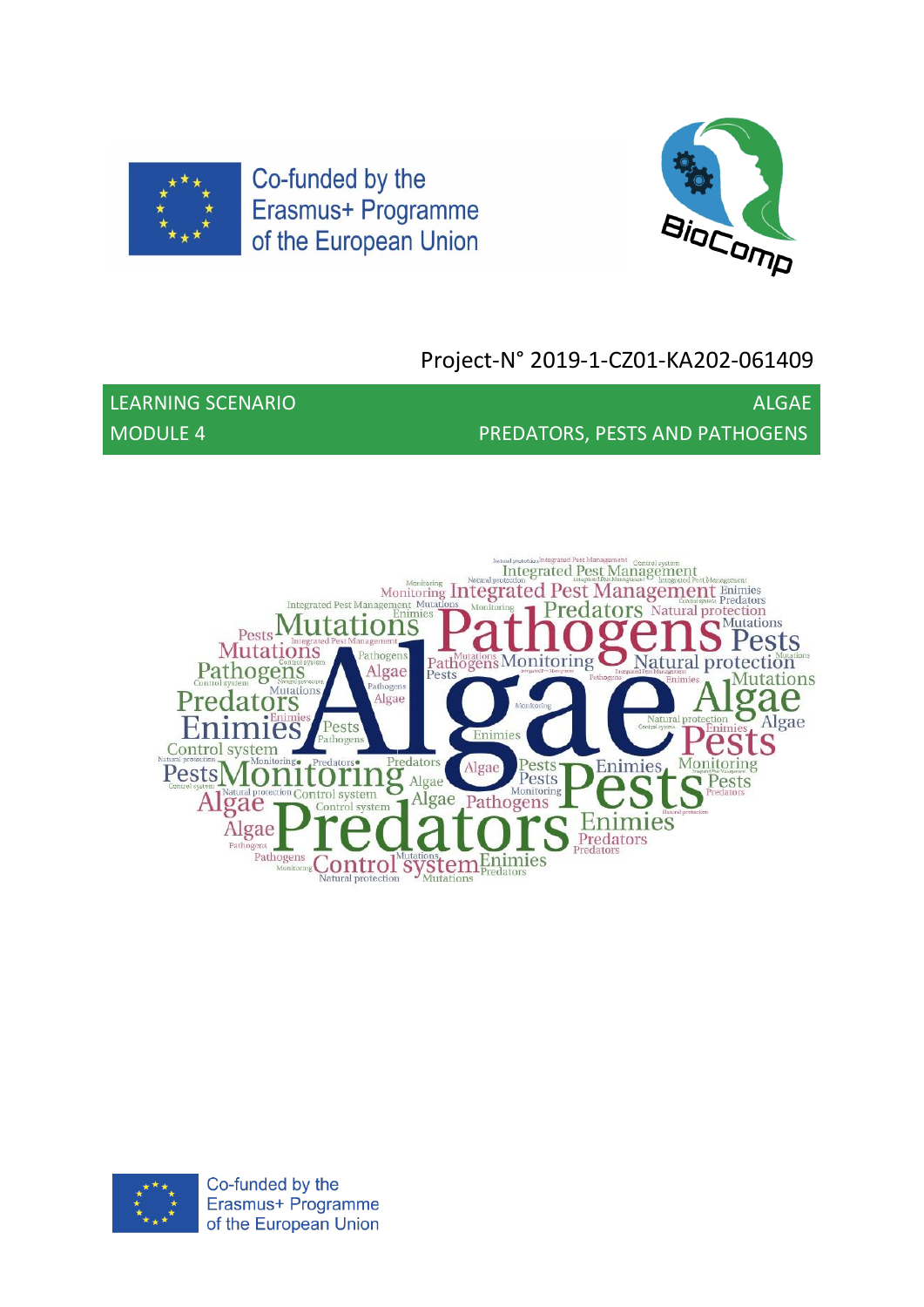# **Colophon**

#### **Authors**

This module is part of the Learning Scenario "Algae". It is developed in the frame of the European project "BioComp".

Authors are Elke Halm, Hans Blankestijn and Hilda Weges.

This document has been prepared for the European Commission however it reflects the views only of the authors, and the Commission cannot be held responsible for any use which may be made of the information contained therein.

#### **Acknowledgements**

The authors like to thank Professor René Wijffels and Dr Rick Wieggers from Wageningen UR, Algae Parc and Mrs Monique Schoondorp, director from Omegagreen, for their input and their generosity in giving us access to many useful documents and pictures. Some of these pictures are used in this module.

#### **Copyrights**

This Learning Scenario is a non-commercial production. It can be used for educational purposes.



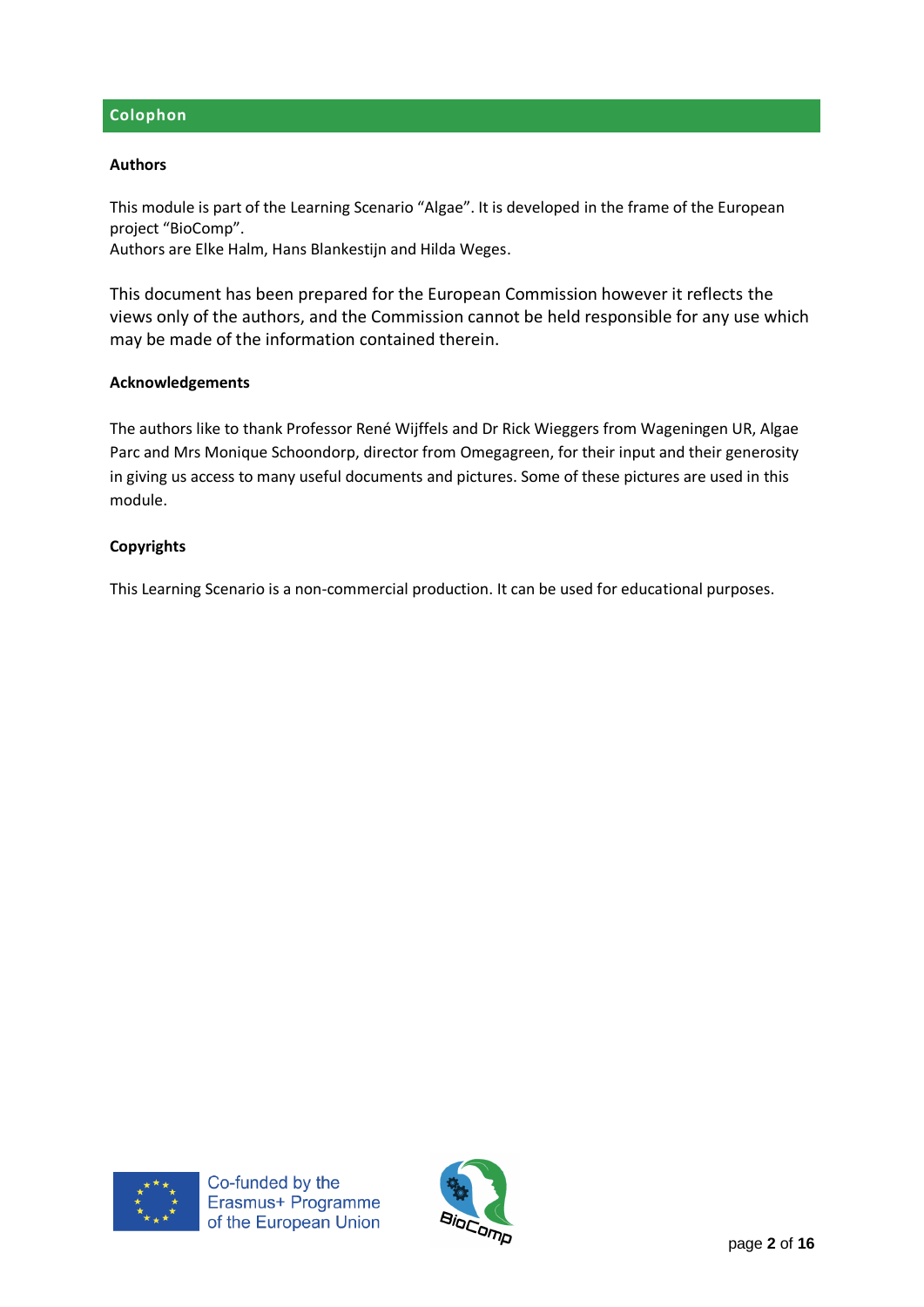#### **Preface**

The Learning scenario "Algae" is part of the Erasmus + project BioComp. In that project, the most relevant competencies for professions in the sector "Algae" are analyzed, described and ranked. Based on these competencies this Learning Scenario has been developed for EQF-level 3-4. The focus is on technical competencies.

| <b>Nr</b>      | Competences ranked according to the importance                                                                                                                 | <b>Module</b> |
|----------------|----------------------------------------------------------------------------------------------------------------------------------------------------------------|---------------|
| A1             | Circular economy - knowing the complete process of algae production.                                                                                           | 1             |
| A2             | Production and environmental data - Ensure that operations comply with<br>standards for sustainable aquaculture.                                               | 3             |
| A <sub>3</sub> | Maintaining equipment - Measure and control water quality                                                                                                      | 5             |
| A4             | Identify diseases or parasites - Monitor the health, based on feeding and<br>general behaviour. Interpret environmental parameters and analyse<br>mortalities. | 4             |
| A5             | Breeding, reproduction, structure and cultivating - To know about<br>structure, breeding rearing, and production.                                              | 3             |
| A6             | Harvest of algae - Ensure that careful, superficial and automated algae<br>harvest.                                                                            | 3             |
| A7             | Monitoring and documentation - Compose work-related reports that<br>support effective relationship management and a high standard of<br>documentation          | 5             |

See also the BioComp Navigator: [http://navigator.biocompetences.eu](http://navigator.biocompetences.eu/)

These 7 most relevant competencies are covered by 5 modules:

- 1. Circular economy
- 2. General aspects of algae
- 3. Production and harvesting
- **4. Predators, Pests and Pathogens**
- 5. Technical aspects of algae growing

Apart from these 5 text documents, the scenario also has a trailer and a WIKI, with background information. To support the teacher, didactic guidance is available. It can be used for all scenarios and also includes suggestions for learning activities to develop personal and transversal competencies. See for this guidance, also the Navigator.



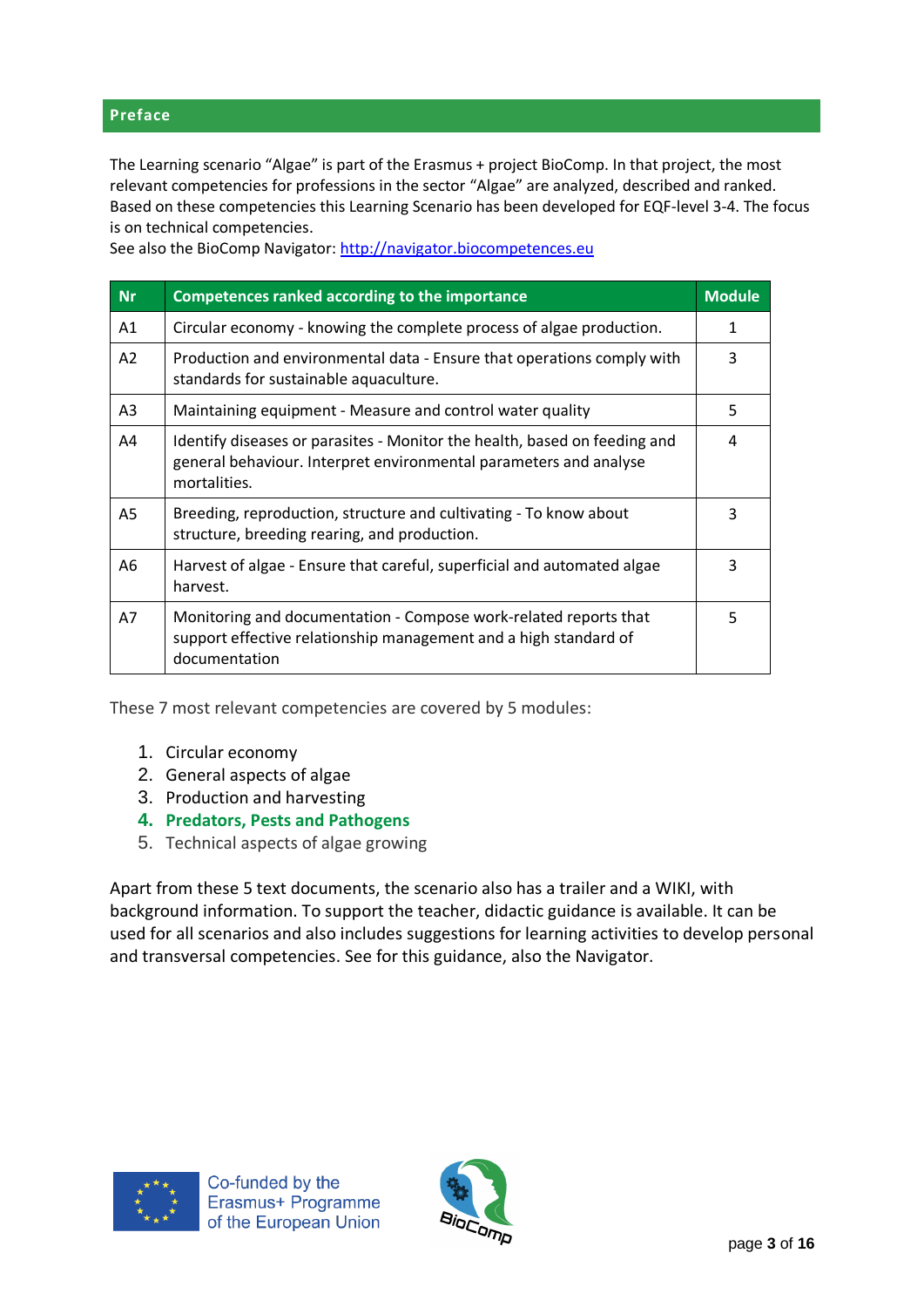# **Content**

Module 3 contains the following topics:

- 1. Introduction
- 2. Enemies of algae
- 3. Integrated Pest Management (IPM)
- 4. Natural protection from microalgae against predators and pathogens
- 5. Test
- 6. Quiz
- 7. Sources



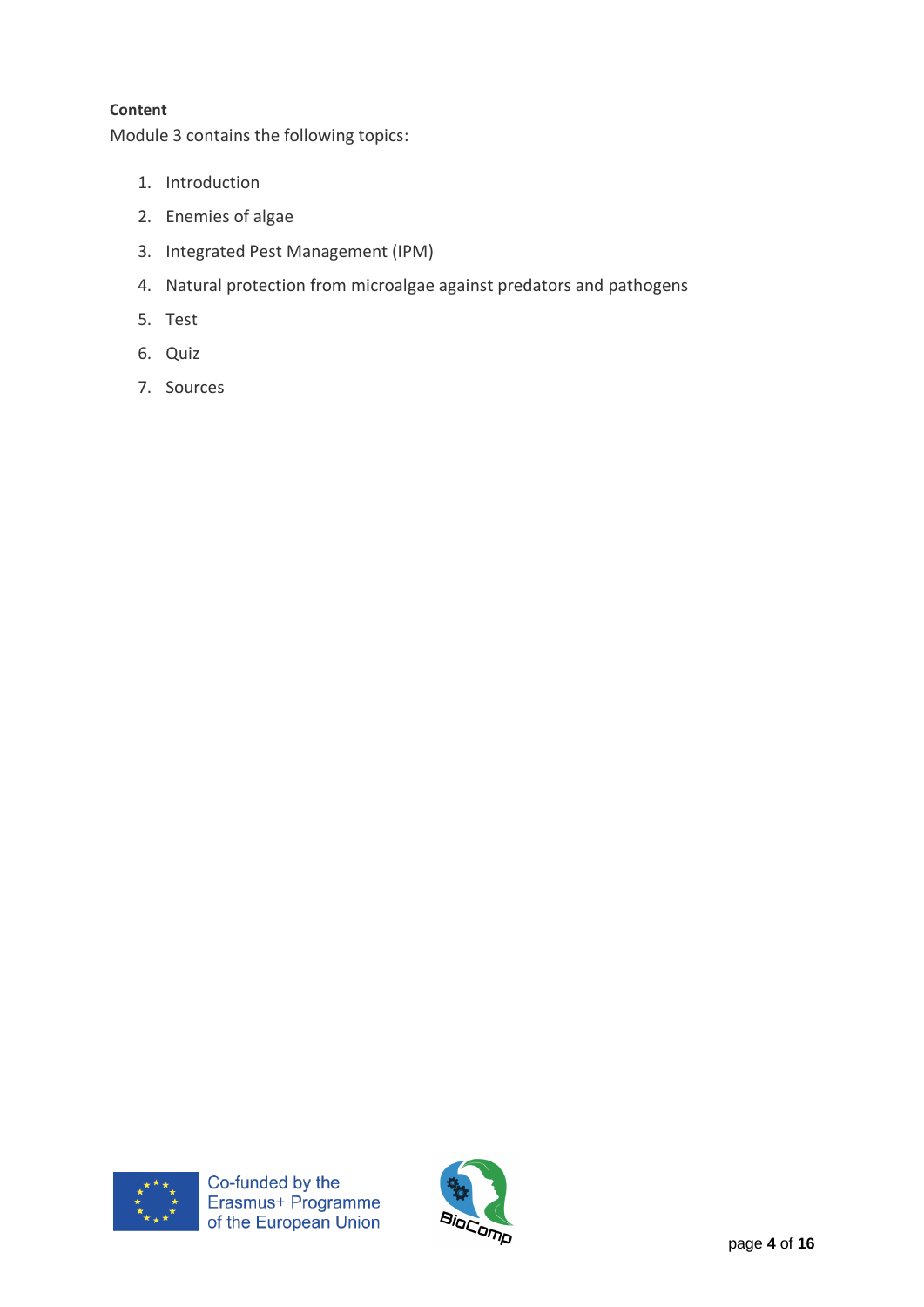# MODULE 2 PREDATORS, PATHOGENS AND PESTS

# 1. Introduction

In nature, it is to eat or to be eaten. Predators are everywhere. Think about insects destroying plants or buffalos grazing grass. At the top of this pyramid, you find animals like lions, jaguars and bears. And of course, we, Homo Sapiens, maybe the biggest predator in the world.

Picture: Some examples of predators



Source: Bianca Brahamsha, Scripps Institution of Oceanography, University of California, San Diego, USA

Algae, as primary producers, are on the bottom of the pyramid. Full of proteins, lipids and carbohydrates, they are popular prey for many organisms. Some of these organisms can become a plague during the industrial growth of microalgae. This module will give some examples of these problems.



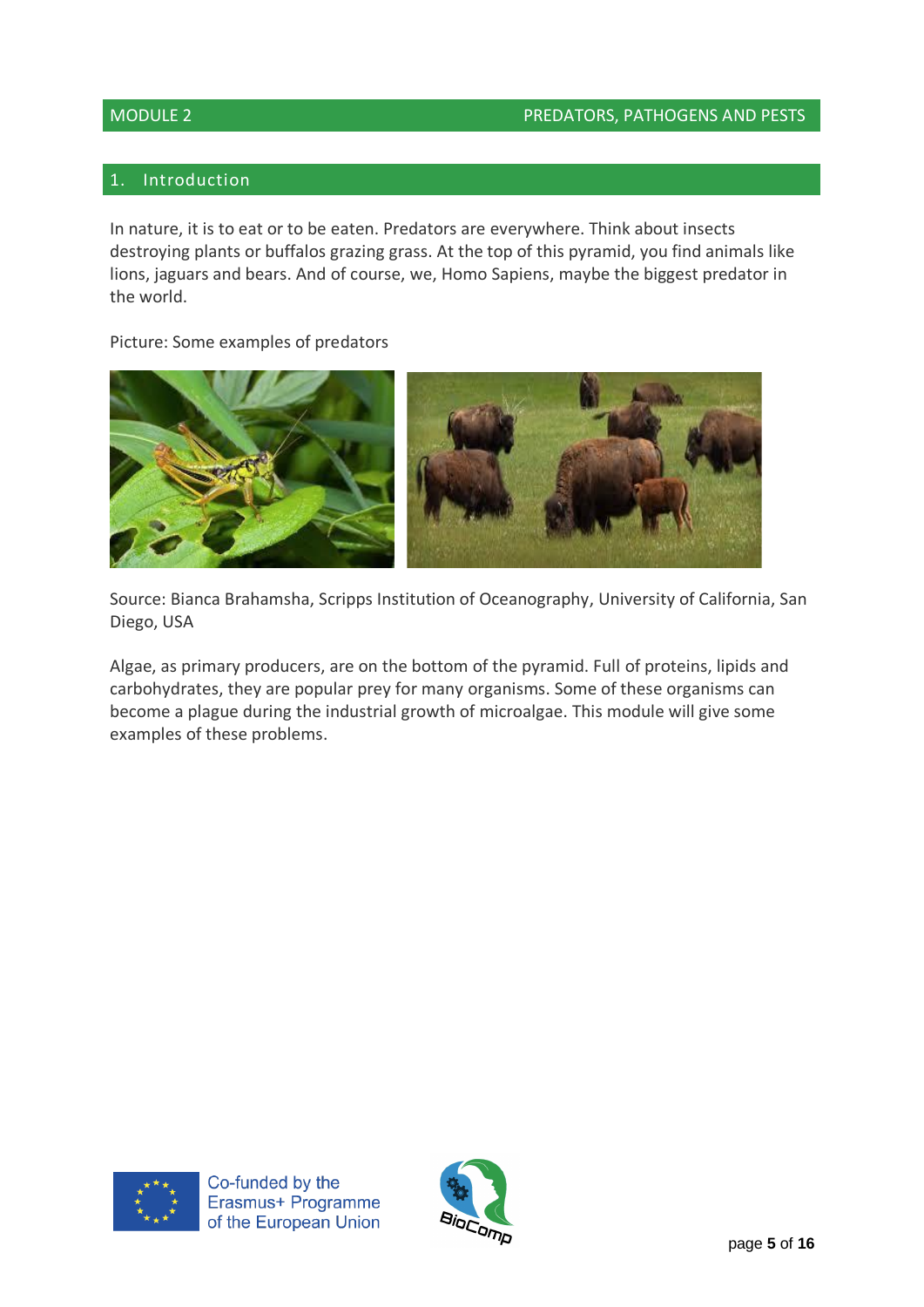# 2. Enemies of algae

Predators, pathogens and pests of microalgae exist in a big variety. They form a big threat for growers. The main groups which can be found in ponds and other production units are:

#### **Predators**

Predators eat algae. There are many groups of predators. Even some predatory algae eat other microalgae. Then they can become a pest.

The main groups are:

#### **Amoebae**



Source: Bianca Brahamsha, Scripps Institution of Oceanography, University of California, San Diego, USA

See also the following videos about Amoebae, eating green algae: https:/[/www.youtube.com/watch?v=RegP\\_Lr\\_i94](http://www.youtube.com/watch?v=RegP_Lr_i94) https://www.youtube.com/watch?v=UmVmodxYu1c

#### **Ciliates**

Typical for this one-cell organism are the cilia. See the picture.



Source: Bianca Brahamsha, Scripps Institution of Oceanography, University of California, San Diego, USA.



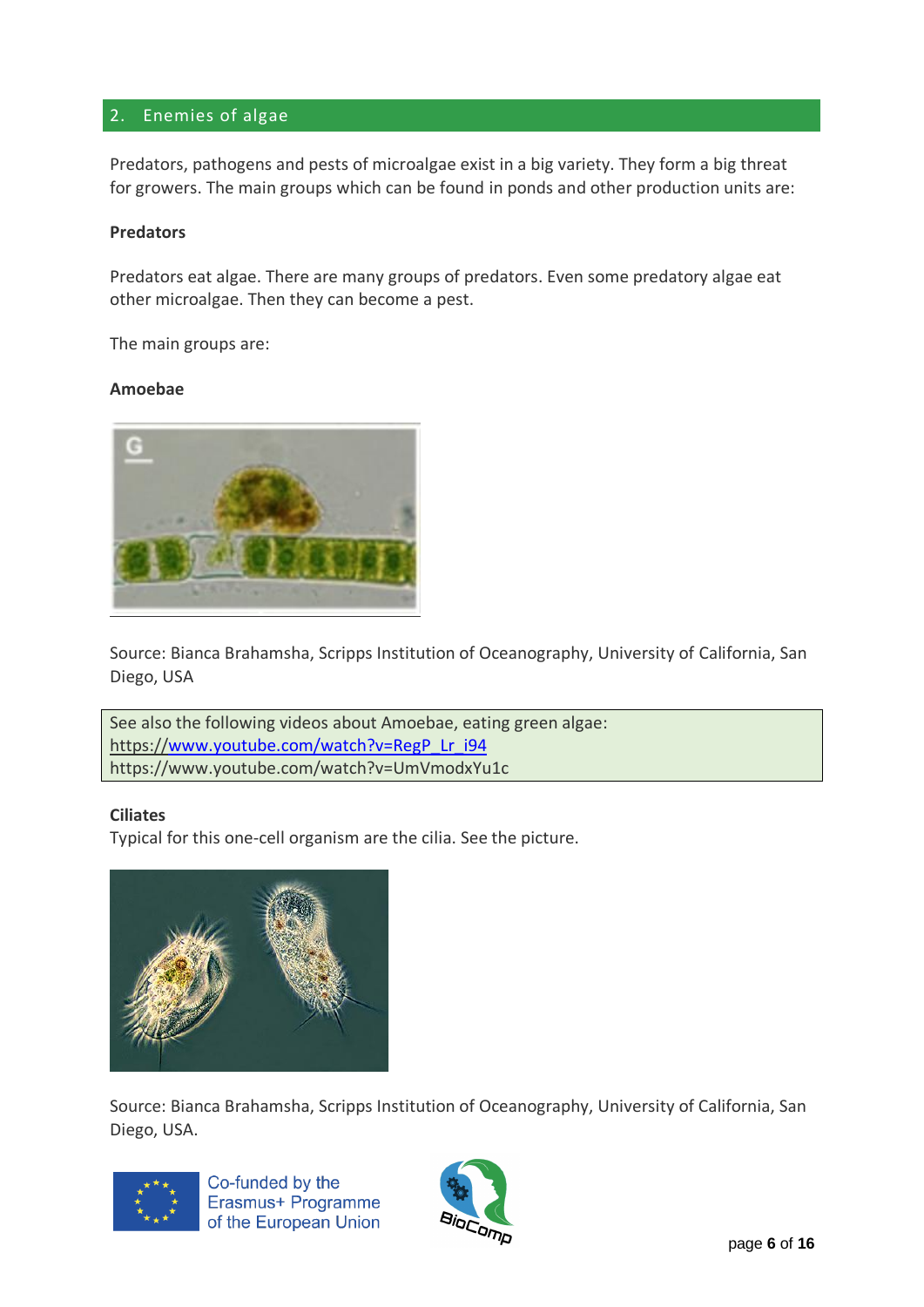# **Flagellates**



Source: Bianca Brahamsha, Scripps Institution of Oceanography, University of California, San Diego, USA

#### **Crustaceans**



Source: Bianca Brahamsha, Scripps Institution of Oceanography, University of California, San Diego, USA.

# **Rotifers**



Source: Bianca Brahamsha, Scripps Institution of Oceanography, University of California, San Diego, USA.



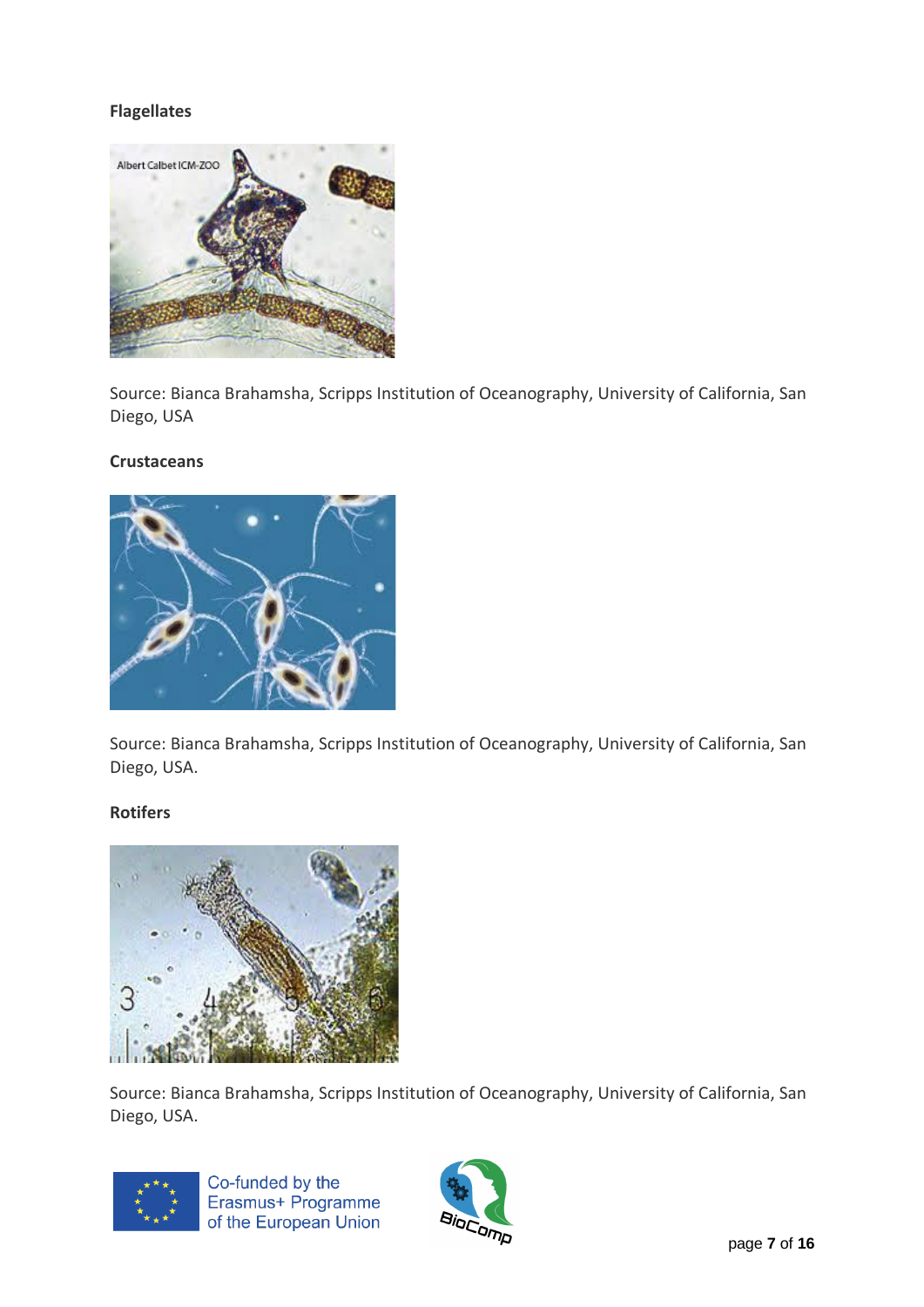# **Grazers**

This is a snail, just as an example. Think also about fish and tadpoles.



Source: Bianca Brahamsha, Scripps Institution of Oceanography, University of California, San Diego, USA

# **Pathogens**

These are viruses.



Source: Bianca Brahamsha, Scripps Institution of Oceanography, University of California, San Diego, USA



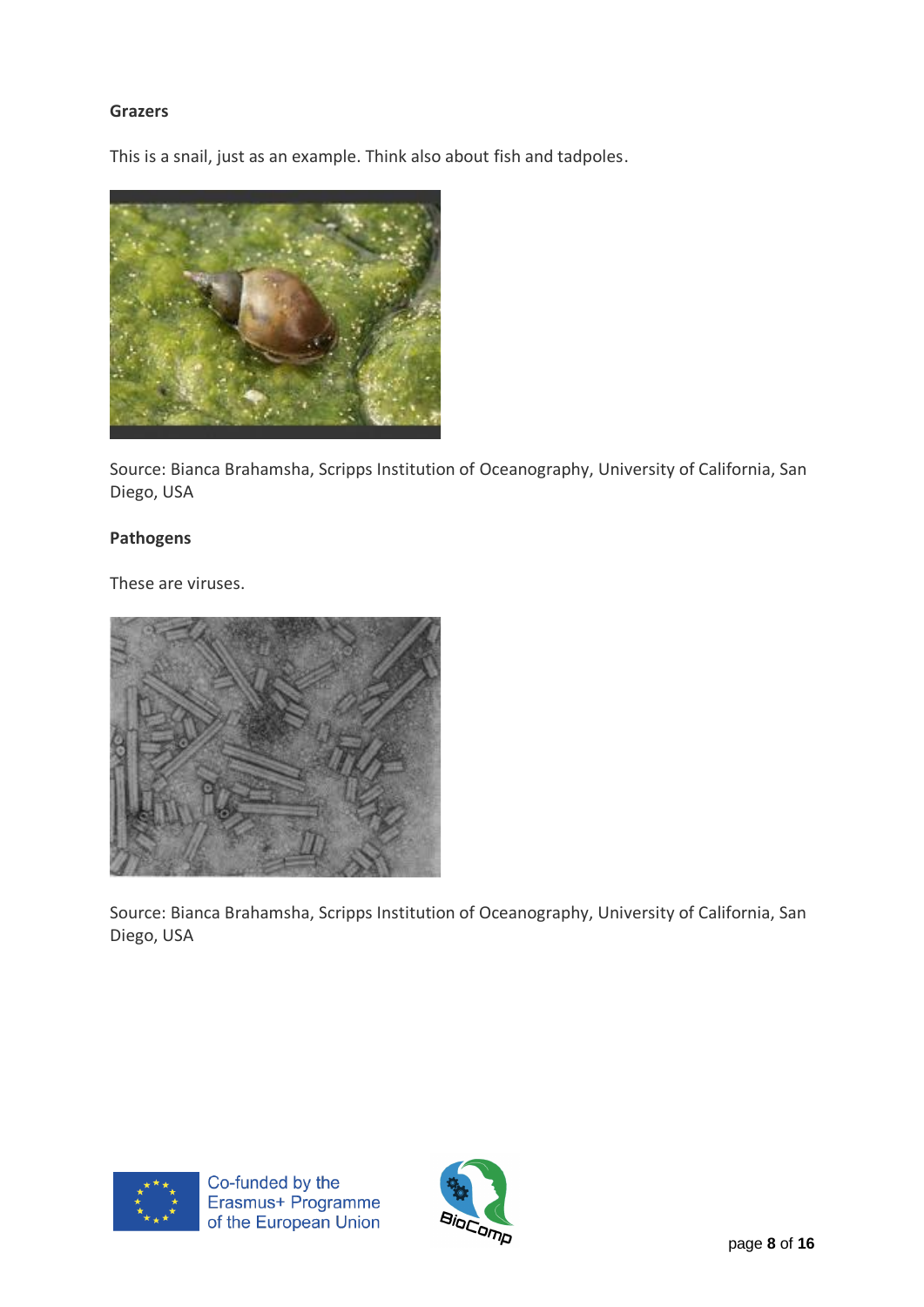These are bacteria.



Source: Bianca Brahamsha, Scripps Institution of Oceanography, University of California, San Diego, USA

# **Nematoden**



Source: Bianca Brahamsha, Scripps Institution of Oceanography, University of California, San Diego, USA

# **Fungi**



Source: Bianca Brahamsha, Scripps Institution of Oceanography, University of California, San Diego, USA.



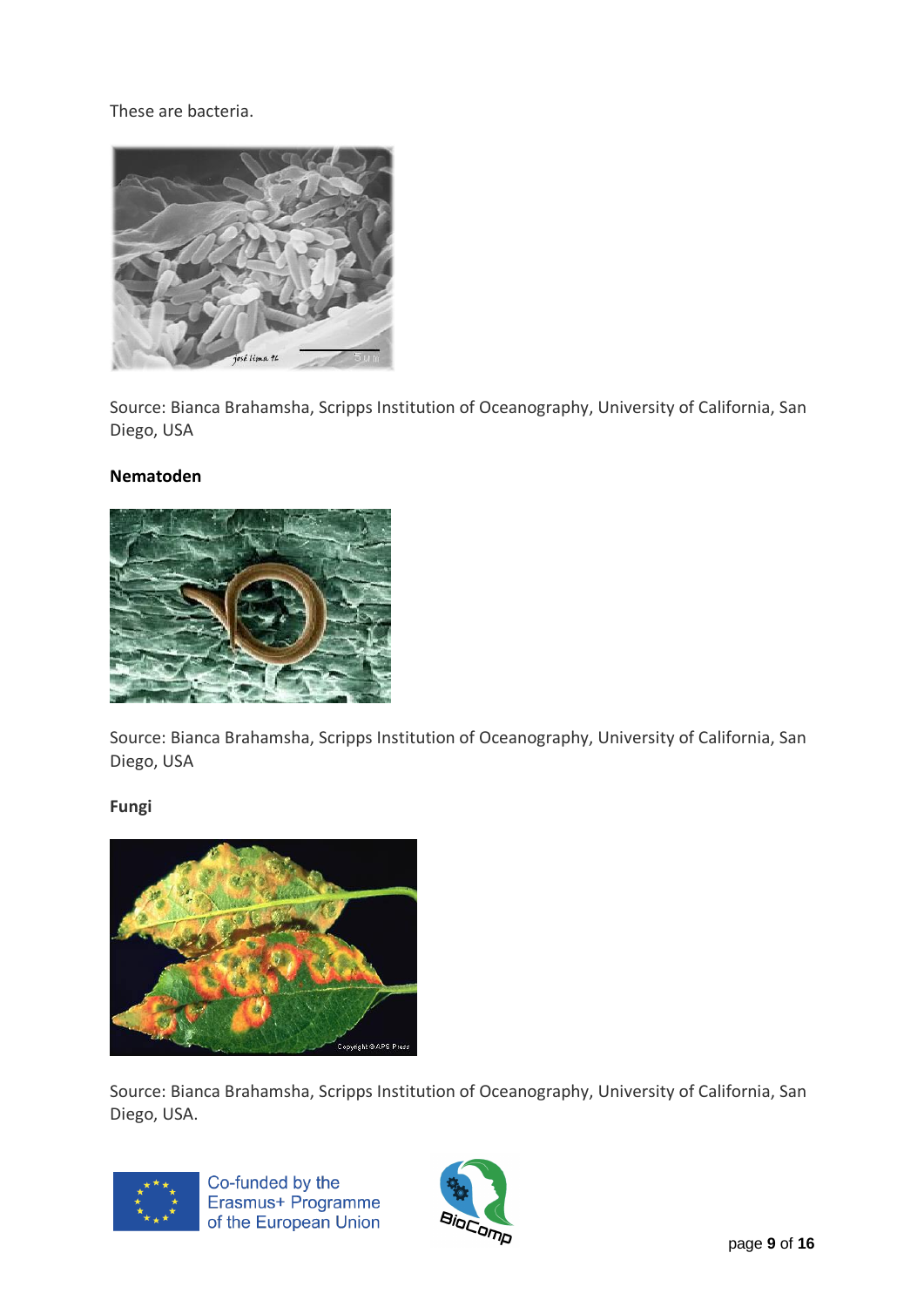# **Pests**

# Competition from other Algae and Cyanobacteria

Infected Healthy



Source: Pond photos from Ganuza, et al. (2016) doi: 10.3389/fmicb.2016.00848

Another example of contamination; a disaster in just one day

Day 2 Day 3





Source: Ryan Simkovsky, University of California, San Diego, USA.



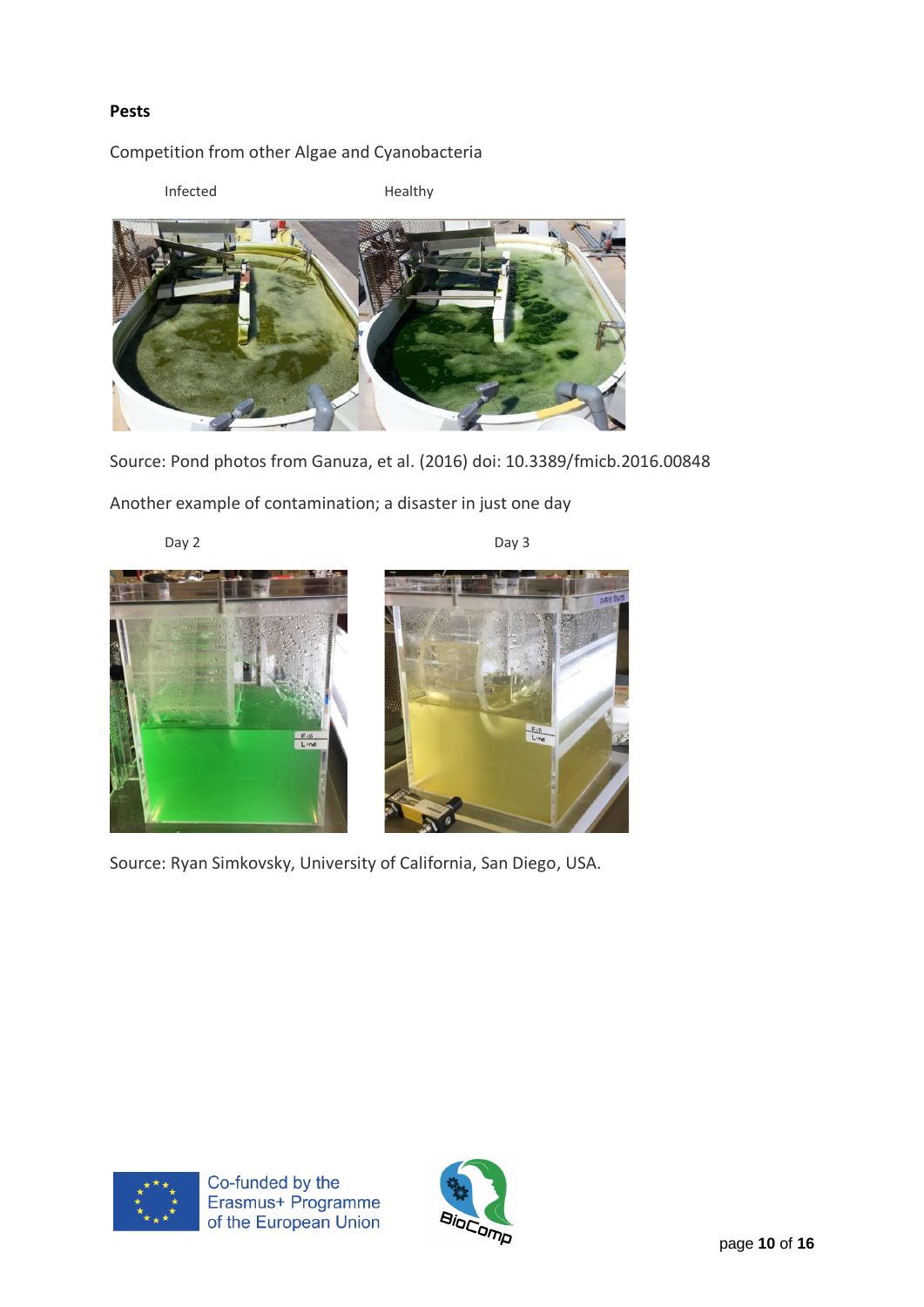# 3. Integrated Pest Management (IPM)

Increased environmental awareness as well as concerns about safe food, has led to a need for sustainable agricultural production systems. This fits into the principles of circular economy (see module 1)

Good agricultural practices and Integrated Pest Management (IPM) have become essential components of sustainable agriculture. The integration of various control measures, with minimal use of pesticides, ensures that pests remain below the economic threshold. The IPM approach limits the negative side effects pesticides can have on the environment as well as on occupational & public health.

While technical solutions towards controlling pests are plentiful in practice, the application of IPM is still a struggle for many farmers, including growers of algae. It starts with the implementation of quality control programs such as Good Agricultural Practices (GAP) and IPM for food safety. Certified producers get access to international markets.

IPM is a multi-stakeholder process. See also the Learning Scenario "Setting up a BBE company, module "Business plan".

To control the growing process and avoid pests and other threats, growers of algae also use the principles of IPM. This is a continuous cycle of monitoring and identifying pests, triggering preventative or interventive actions in a threshold-dependent manner, and evaluating crop health and control strategies.



Picture: Healthy and ill cultures of algae

Source: McBride, et al. (2014) DOI: 10.1089/ind.2013.0036



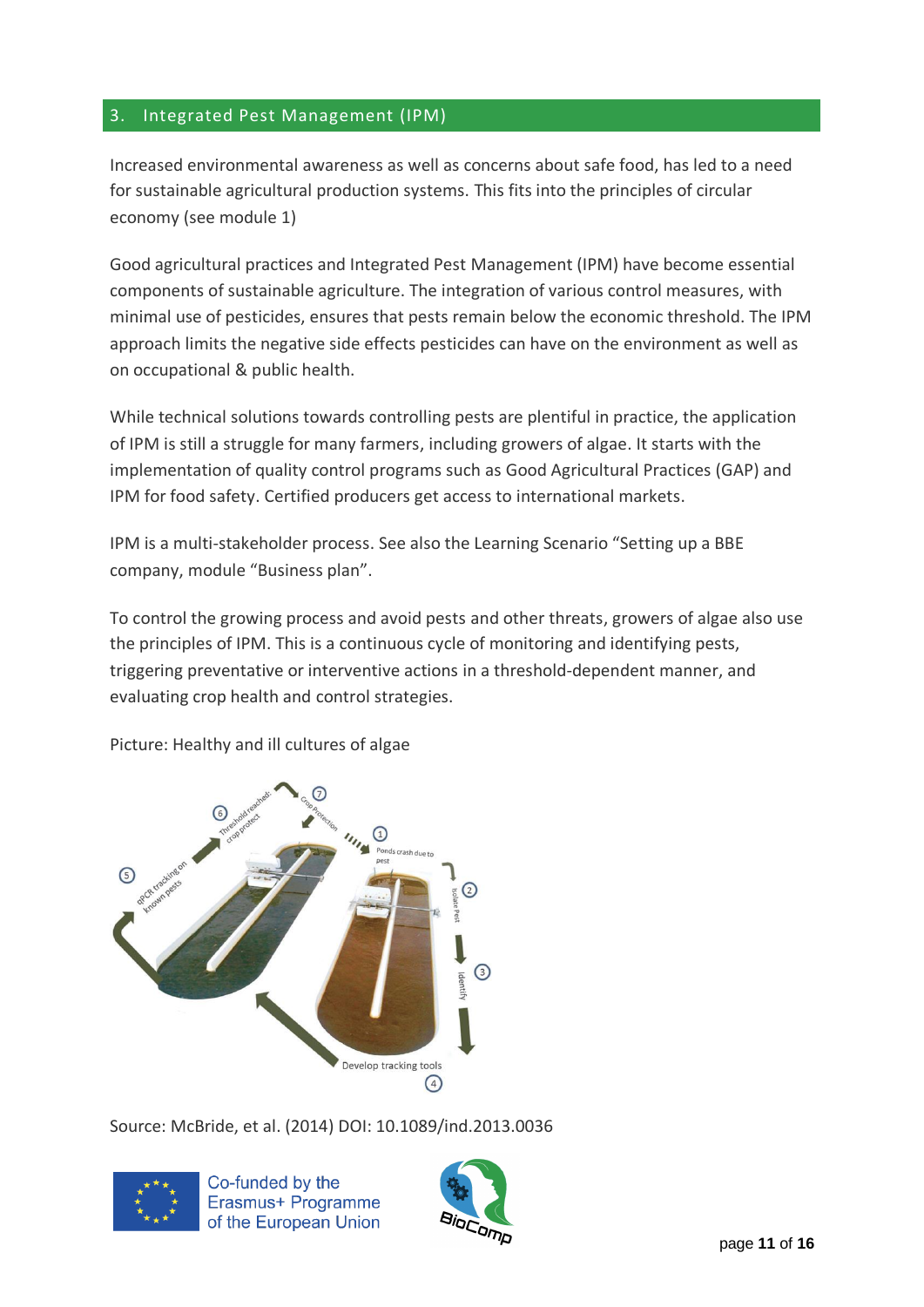Key Components of this system are:

- Knowledge Base
- Detection/Monitoring System, using qPCR techniques (quantitative Polymerase Chain Reaction)
- Control Systems/Interventions

# **Identification of pests**

Identifying the pathogen is not so easy. Next-generation sequencing of DNA, tells us about pond populations & contaminations. However, these can be very diverse. Isolating contaminants and growing up followed by microscopic identification may lead to identification.

Further techniques which can be used:

- Microscopy and Staining
- Molecular Detection
	- o Quantitative PCR (qPCR)
	- o Hybridization (e.g., Phylochips)
- Spectroscopy
	- o Mass Spectroscopy

# **Intervention and Control Systems**

As soon as the indication equipment shows an infection, it is important to have an immediate reaction. In one day, a complete culture of microalgae can be killed.

Depending on the type of infection, one of the following treatments can be chosen (or even a combination)

- Salvage Harvest. This means an early harvest before the infection becomes bigger.
- Chemical Agents can be added. They kill the pest and let the algae live.
	- o Abscisic acid (important for growth)
	- o Fungicides
	- o pH controls
	- o Ammonia Exposure
- Physical Methods
	- o Sonication (treatment with ultrasonic noise)
	- o Filtration
- Biological Methods
	- o Breeding or Modification
	- o Predators of parasites who kill the main predator or parasite
	- o Polycultures



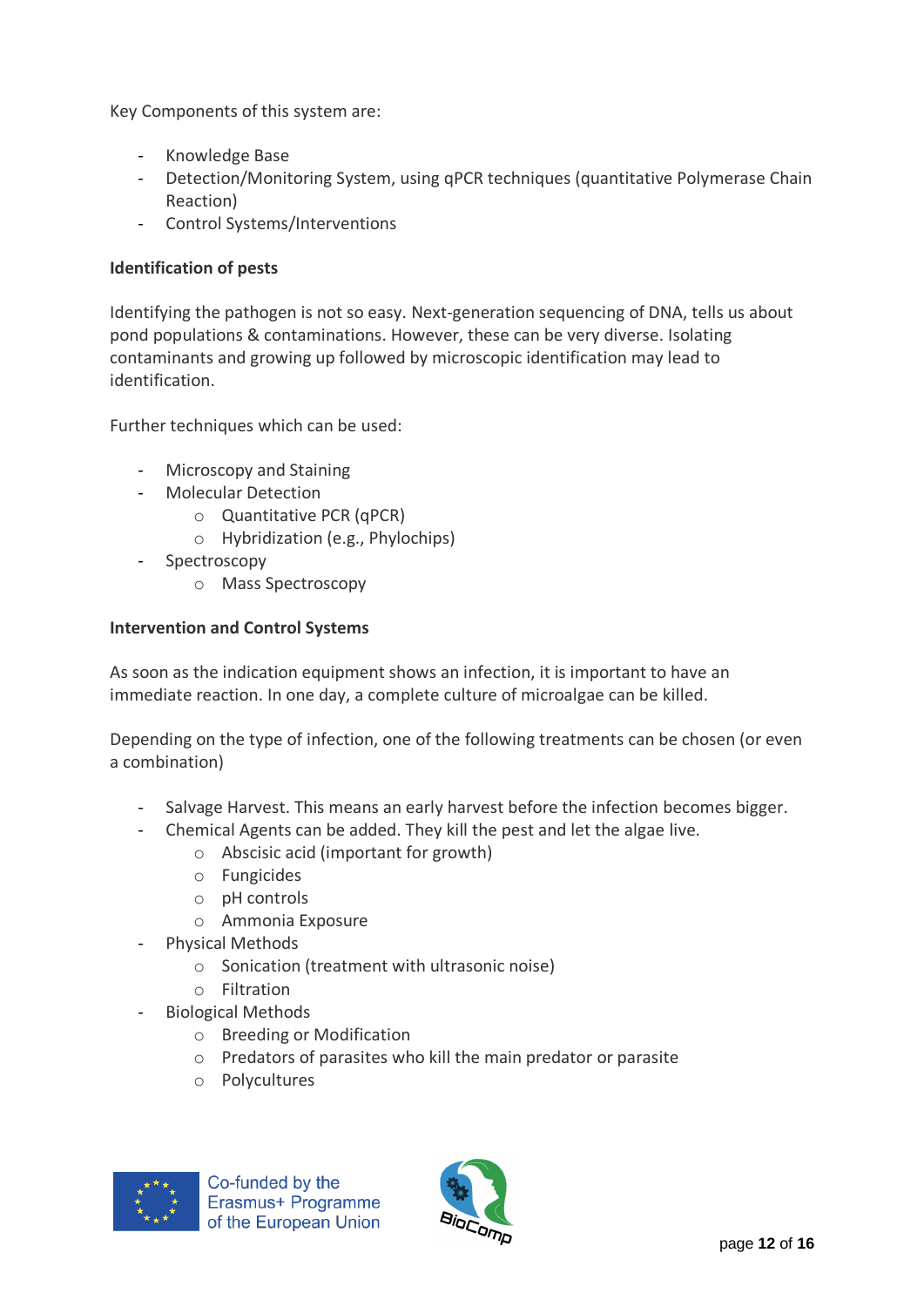# 4. Natural protection from microalgae against predators and pathogens

Microalgae have several ways to protect themselves against enemies.

Some evaluated from single cells into colonies. Some got thicker cell walls to resist digestion or special sheaths or toxic proteins on the surface. Others do it with chemicals. They produce toxins that act as repellents. And if you can't beat them, join them: some algae live together with potential predators.

Industrial growers and scientists have isolated resistant strands during selective breeding. For example Mutations in certain genes of the lipopolysaccharide layer of the cell, envelope makes it resistant to grazing by an amoeba.

Read more about this in "Algal Predators, Pests and Pathogens II: Detection and Control", by Ryan Simkovsky (in the wiki)

# **Example of the advantage of a mutant**

Mutations in certain genes of the cell layer of this cyanobacterium make it resistant to grazing by an amoeba. The wild type is infected by an amoeba: the yellow part. The mutant doesn't show any amoeba activities.





Source: Ryan Simkovsky, University of California, San Diego, USA



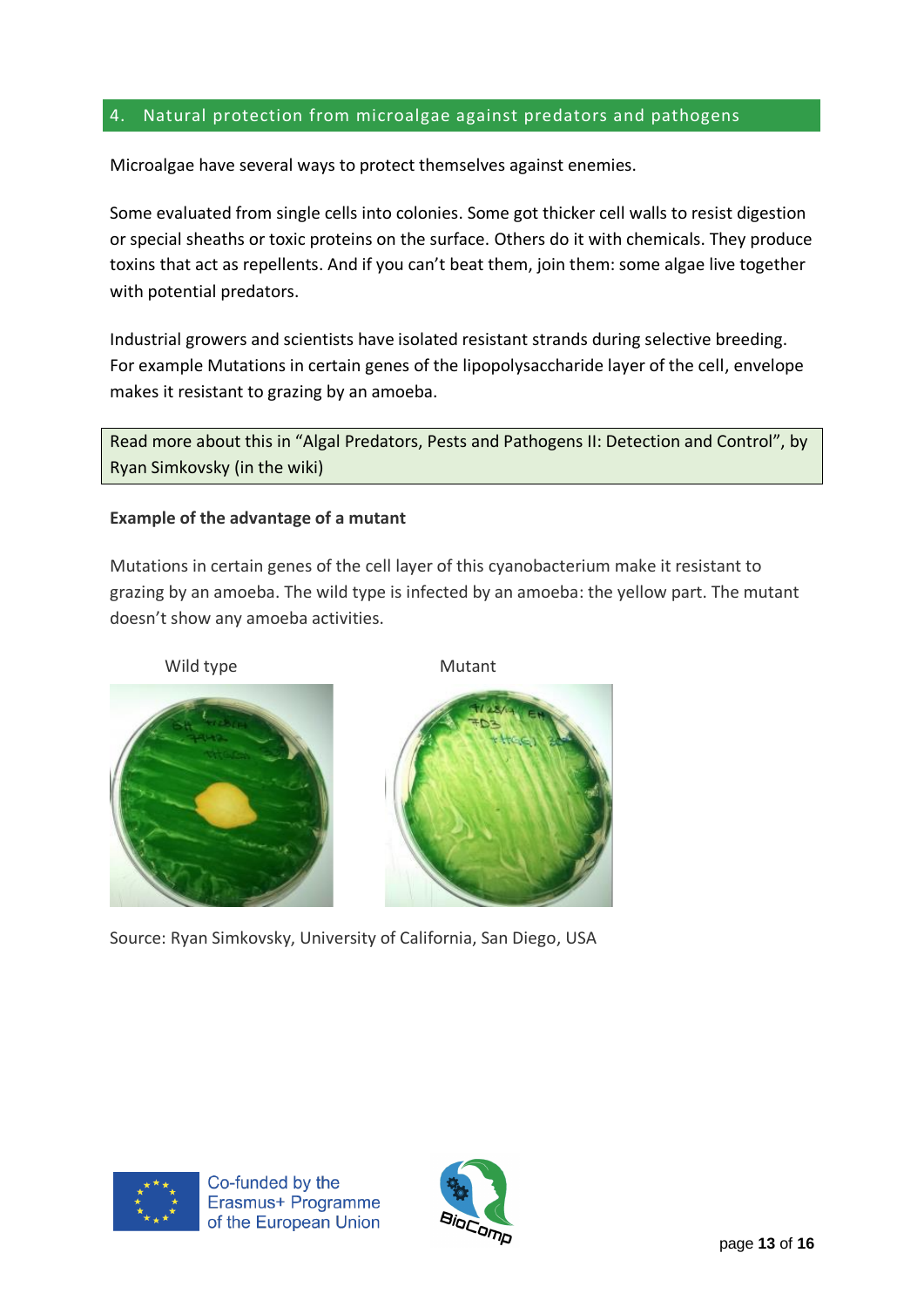### 5. Test

This module contains a test and a quiz. The test has mainly open questions. Answers can be found in the module. Per question, answers are given. The quiz can be answered online, by using the link. The student receives per question an answer good or wrong and has to correct a wrong answer before he can make the next question.

# **Test**

- 1. Give examples from predators, pathogens and pests in nature.
- 2. Give three predators from algae
- 3. Why is avoiding a pest important during the algae growing?
- 4. Give two methods to analyse a possible pest.
- 5. Describe the main principles of Integrated Pest Management (IPM).
- 6. Give three methods to attack a pest in an algae growing process.
- 7. Give three examples of chemical treatment in IPM and explain how these chemicals to function.
- 8. How can algae defend themselves against a pest.
- 9. What is the biggest predator on earth?
- 10. Give two methods to clean your aquarium from algae.

#### **Answers**

- 1. Predators: cheetah, grasshopper, elephant, etc. Pathogens: different viruses and bacteria. Pests: exotic plants and animals.
- 2. Amoebae, flagellates, crustaceans, nematodes, and more.
- 3. It can destroy the complete algae population in a short time.
- 4. Microscopy and staining, molecular detection (PCR) and spectroscopy.
- 5. IPM is a multi-stakeholder process. To control the growing process and to avoid pests and other threats, growers use the principles of IPM: a continuous cycle of monitoring and identifying pests, triggering preventative or interventive actions and evaluating crop health and control strategies.
- 6. Salvage Harvest, use of chemical agents, physical methods and biological methods.
- 7. Abscisic acid is important for growth, a fungicide kills predators, pH control optimizes the growth of algae and ammonia exposure kills the pests.
- 8. Mutants will survive.
- 9. Humans.
- 10. Buy a special algae-eating fish or add chemicals or improve the light source above the aquarium.



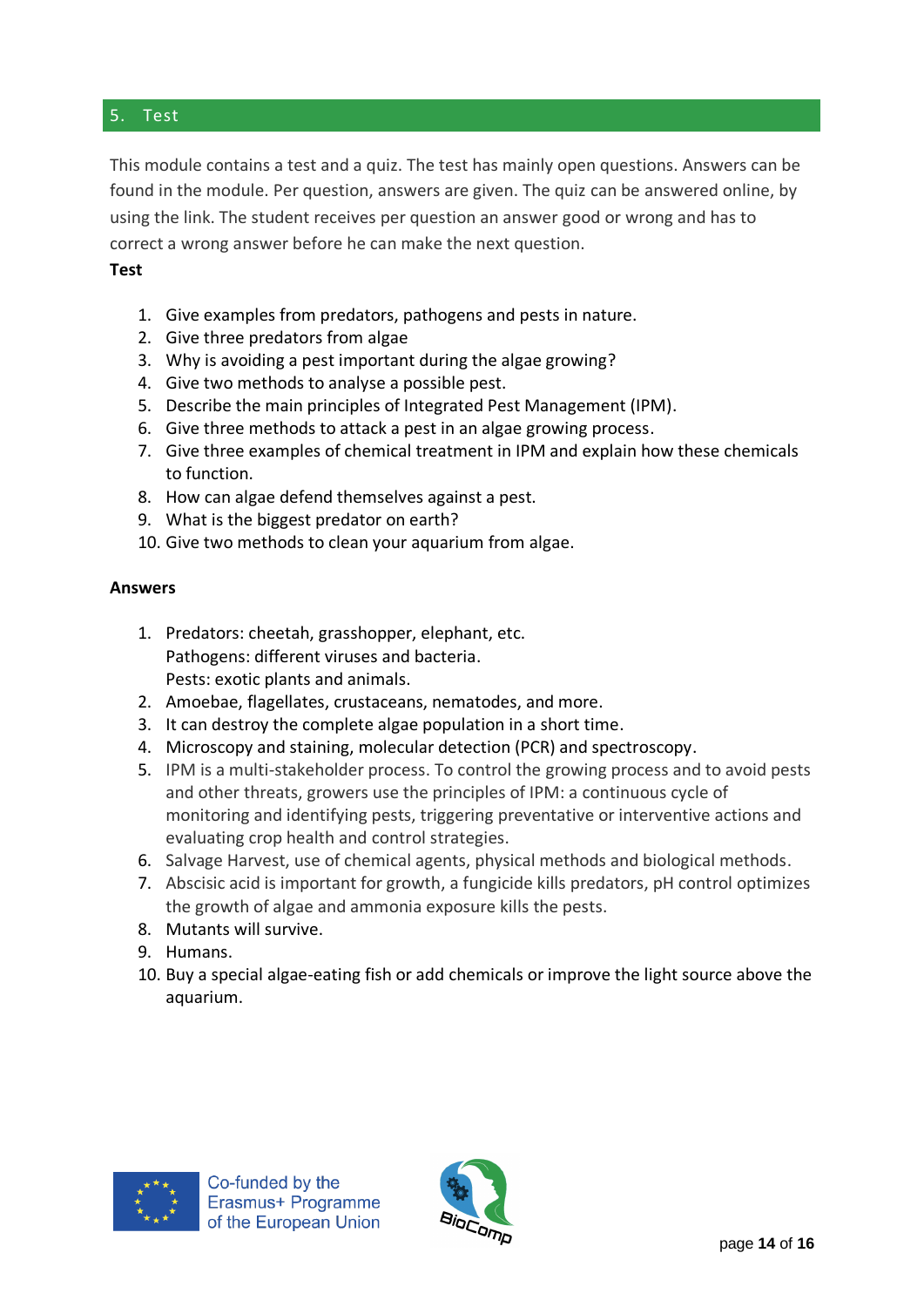### 6. Quiz

- 1. True or not true?
	- a. Some predatory algae eat other microalgae.
	- b. Phytoplankton includes algae
	- c. Potassium Hydroxide protects a healthy algae culture.
	- d. IPM means International Protein Market.
- 2. Which combination of quality programs is the right one:
	- a. IPM + IMF + CCCP
	- b. IPM + GAP + HACCP
	- c. IPM + GBP + ACPR
- 3. A starting algae substrate with a weight of 1 gram, multiplies under ideal circumstances every 6 hours. What is the yield in grams after 3 days?
	- a. 9 g
	- b. 128 g
	- c. 2048 g
	- d. 4096 g
	- e. 16 kg
- 4. Mutations in certain genes of the lipopolysaccharide layer of the cell envelope make it resistant to grazing by an amoeba. This is because:
	- a. Amoeba don't like the taste of the mutated cell layer.
	- b. The cell layer is too strong to be eaten.
	- c. Mutated algae become a predator for an amoeba.

Choose the right answer.

#### **Answers**

- 1. A and B are correct
- 2. B
- 3. D
- 4. B